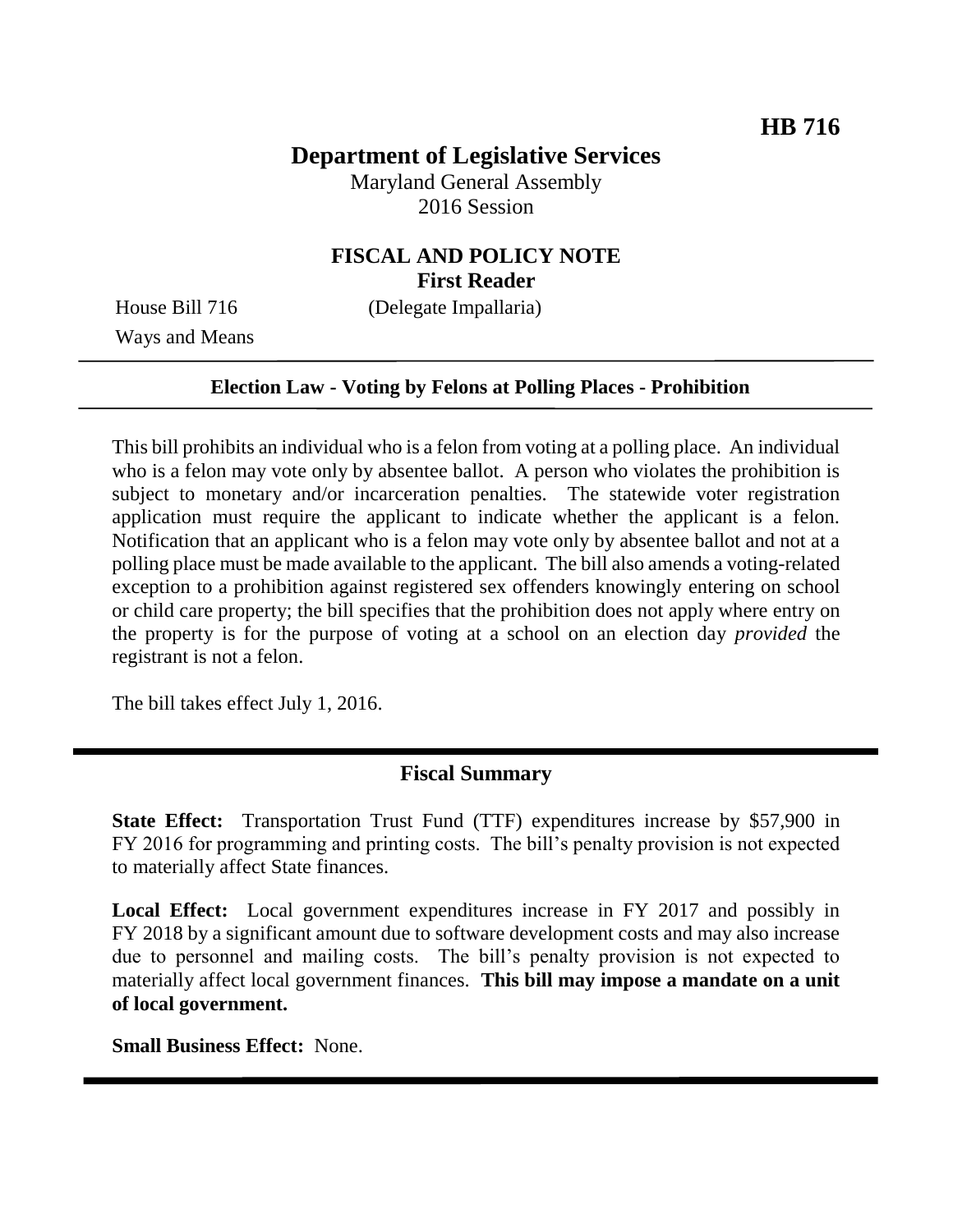### **Analysis**

**Current Law:** An individual convicted of a felony is not qualified to be a registered voter if the individual is currently serving a court-ordered sentence of imprisonment for the conviction. Registered voters, however, generally have the choice of voting in person or by absentee ballot.

A person who is convicted of a violation of a provision of Title 9, Subtitle 3 ("Absentee Voting") of the Election Law Article (within which the bill's prohibition against a felon voting at a polling place is established) is subject to a fine of up to \$1,000 and/or imprisonment for up to two years.

Under the Criminal Procedure Article, registered sex offenders may not knowingly enter onto real property that is used for public or nonpublic elementary or secondary education or where a State-registered/licensed family child care home, child care home, or child care institution, or a home where specified informal child care is or will be provided, is located. The prohibition, however, does not apply to a registrant who enters real property for the purpose of voting at a school on an election day in the State if the registrant is properly registered to vote, and the registrant's polling place is at the school.

**State Fiscal Effect:** TTF expenditures increase by \$57,900 in fiscal 2016 for programming and printing costs. The Motor Vehicle Administration will need to modify the voter registration portions of its customer transaction systems and paper forms that include voter registration content. Expenditures are incurred in fiscal 2016 in order for the changes to be in place by the bill's July 1, 2016 effective date. The bill's penalty provision is not expected to materially affect State finances.

**Local Fiscal Effect:** Local government expenditures increase in fiscal 2017 and possibly fiscal 2018 by a significant amount due to costs of software development for the statewide voter registration database and potential personnel costs associated with manually accounting for the bill's changes until the software development can be completed.

The State Board of Elections (SBE) advises that various changes will need to be made to the statewide voter registration database, including providing for the ability to track registered voters who are felons in the database, generate notifications to the voters regarding the voters' ability to only vote absentee, and ensure that those voters' registration records are not included in the electronic pollbooks and precinct registers on election day. SBE estimates that such changes could result in increased development costs (billed to the local boards by SBE) of up to \$250,000.

HB 716/ Page 2 Software development may be delayed until after the 2016 presidential elections, and an extensive manual business process to account for the bill's changes would need to be